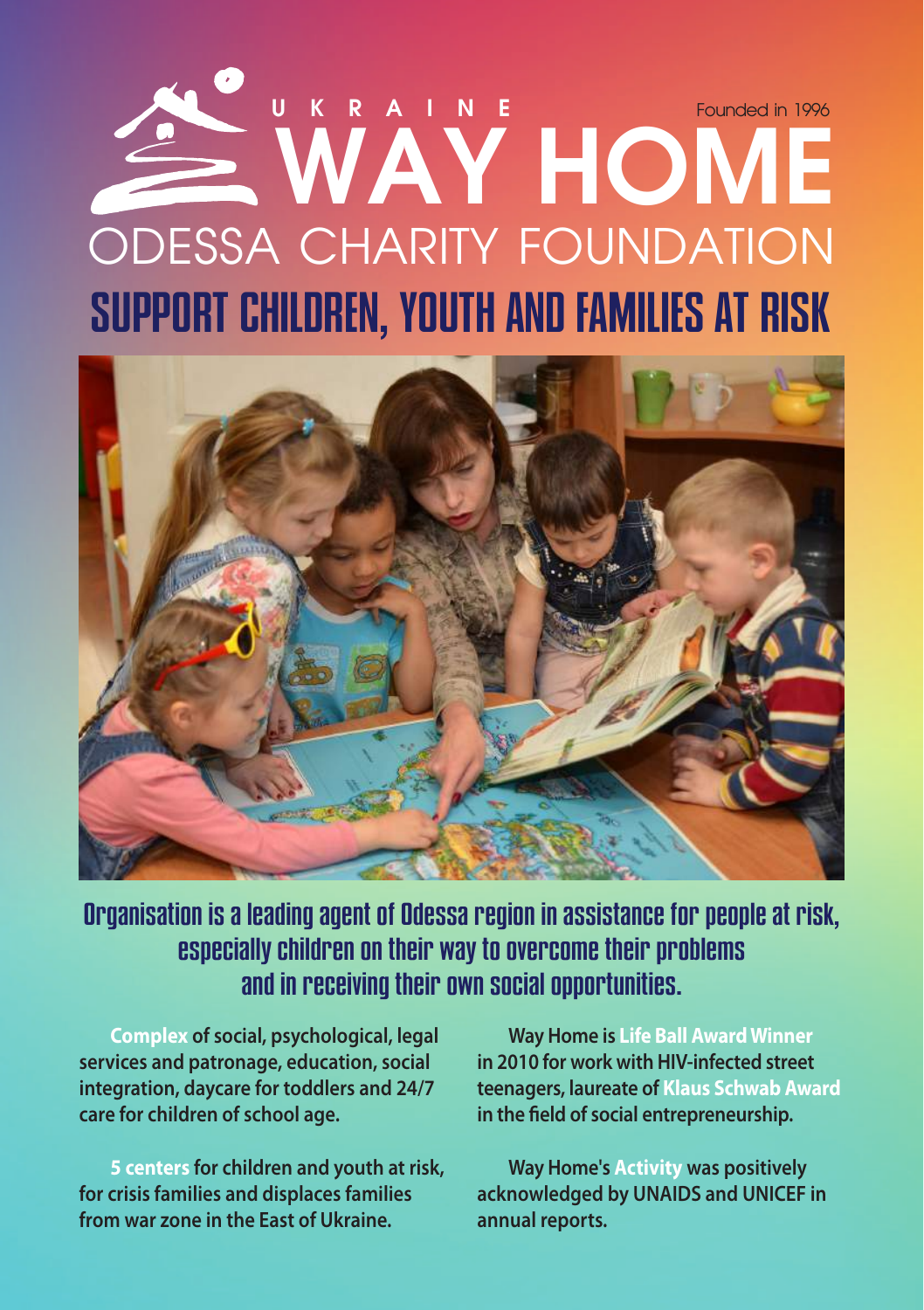# ASSISTANCE FOR CHILDREN

#### **Large Family Center**

Children from crisis families provide temporary housing and meals in a social dormitory, arrange children for school, organize educational and sporting activities, cultural events.

**44 children aged 8 to 18** became inmates of the Center in 2017.

Preschoolers from the crisis and IDP families are engaged in the **centers of Child Development and Creativity** Smile, Dawn, Shining, Sprout, where there are groups of day care for children aged 2 to 7.

In 2017 the services of these centers were provided to **235 children**.

movided to **235 children.**<br>
Provided to **235 children.**<br>
Provided to **235 children** in all centers<br>
Programs of children in all centers<br>
Festing for socially dangerous diseases with<br>
Programs of children in the Back Sea co Psychologists, social workers, art therapists, teachers, lawyers work with children in all centers of the Fund. Programs of children development are focused on individual learning and interests and include the **physical, social, emotional, linguistic and cognitive** aspects.

# **Legal and other aid for family:**

- Legal advice and support.
- Humanitarian aid
- Psychological councelling

#### **Education:**

- Three day-care kindergartens
- Additional classes in school subjects

• After-scholl classes with elements of art therapy (pottery studio, applied art, fine arts, jewelry studio, journalism studio)

- Education for a healthy lifestyle
- Sports sections (cycling club, football team, dance and theater studio)

# **Health:**

• Group and individual psychological counseling

• Psychological and pedagogical support for children without parental care in the Skin and Venereal Hospital (Center Be Healthy)

• Physical rehabilitation of children with disabilities

• Testing for socially dangerous diseases with further escorting to a medical facility

- Annual rest of children in the summer camp on the Black Sea coast
- Ensuring access to integrated medical services
- Medical assistance

# **Mobile Family Support Service**

A comprehensive support program for crisis and disadvantaged families who do not have access to information, medical and legal services directly in their places of residence.



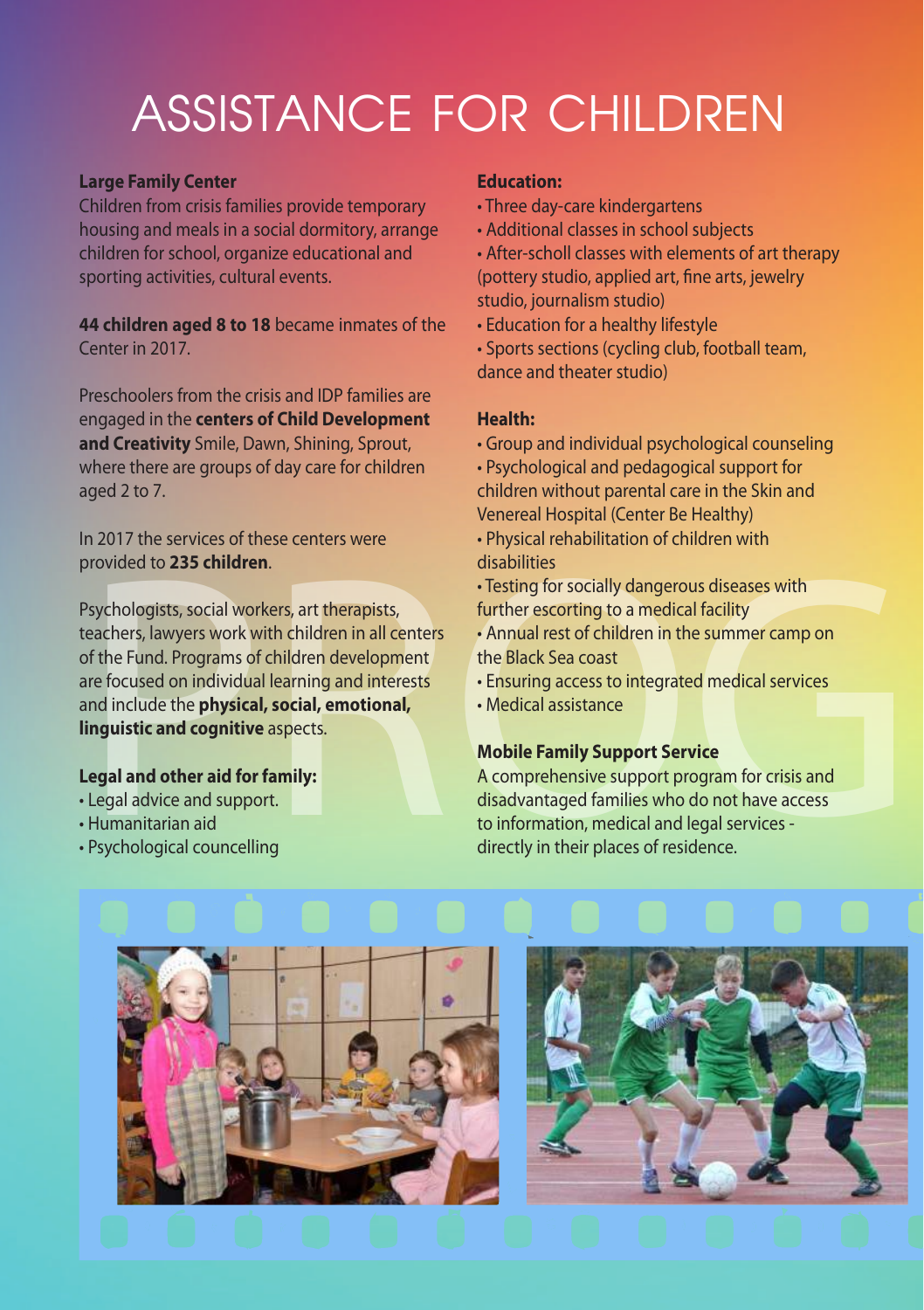#### **Open Doors Community Center**

The goal is to encourage the street children to return to society, to stop risky behavior that reduces the level of criminalization and drug use, to give them social and medical patronage.

#### **School of Paternity**

Parents who do not have a positive family life experience get good communication skills with their own children during trainings.

#### **Domestic Violence Prevention**

Program for IDP women to increase their awareness about issues of violence, ways of identification and methods for counteraction. Increase of level of cooperation between local structures, involved into solving violence issues.

#### **For internally displaced persons (IDP)**

There are Sprout and Shining Centres established in Odessa for IDP. We help children, young people and adults from Crimea and war zone in the East of Ukraine to overcome the stress, to adapt socially, to find jobs or schools. They receive the complex of medical and legal services.

#### **Social Entrepreneurship**

in Odessa for IDP. We help children, young people<br>and adults from Crimea and war zone in the<br>East of Ukraine to overcome the stress, to adapt<br>and adults from Crimea and war zone in the<br>socially, to find jobs or schools. Th The Way Home's farm near Odessa with vegetables and fruits to feed children from the centers of the Fund, for cooking in a social cafe or for selling. The profit from sales and cafe goes to the needs of our inmates. The children have rest on the farm on the nature and get new skills.



*Nikita came to Sunrise Center of the Way Home when he was six. He couldn't really tell anything about himself or parents and simple tests showed that the boy was very pedagogically neglected.* 

*Nikita was absolutely left on his own. His mom could be away from home for a few days and grandma didn't care about him. Owing to tutor's efforts, rehabilitation and adaption program and therapy he has turned into an active, enjoying studying and very clever boy.* 

*Nikita goes to the first class, although a half a year ago, it was hard to believe that this boy will actually be able to study at school at all. Our experts have changed mom and grandma's attitude to Nikita.*